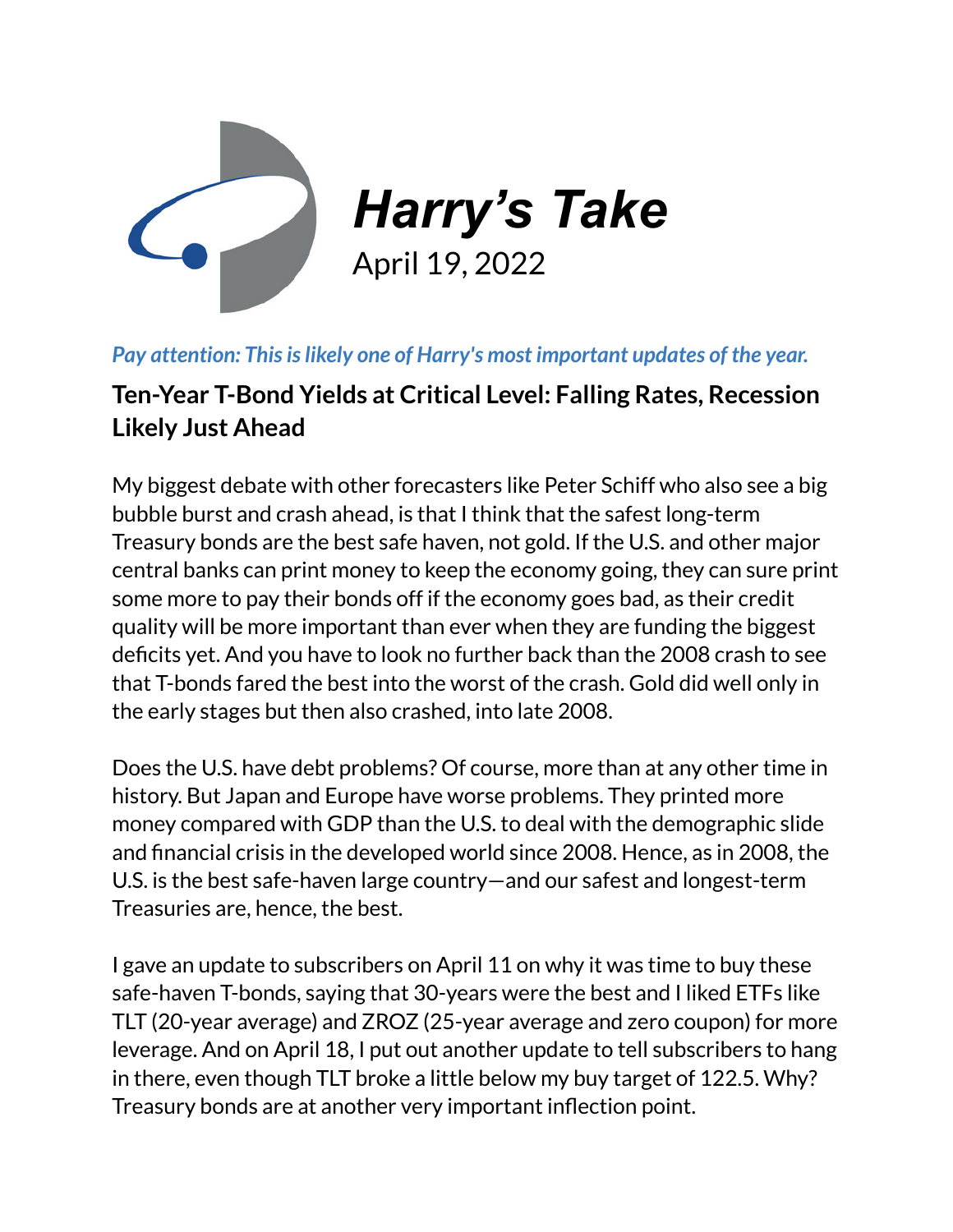Here is the most important chart among many I examined.



## 40-Year Decline in Yields Trend Suggests Peak in 10-Year Near 2.81%

A very powerful long-term trend has been happening since inflation and yields peaked in 1980–1981. The last time yields hit this trend line was in 2007, just before the 2008 recession and crash. The most recent was in early 2020, just before the COVID crisis and temporary recession. Both were excellent times to load up on these bonds.

Yields got as high as 2.92% this morning, but we are still very near the 2.81% mark on this powerful trend line and ripe for a major reversal back down in rates, which would tend to be bearish for the economy.

There are two scenarios at this critical tipping point in the long-term T-bond rates shown in the chart above.

1. If yields keep breaking up above 3.0%, violating this powerful trend line, then they could spike temporarily and hit stocks even harder, as sharply rising risk-free rates always break stock rallies like this. In that